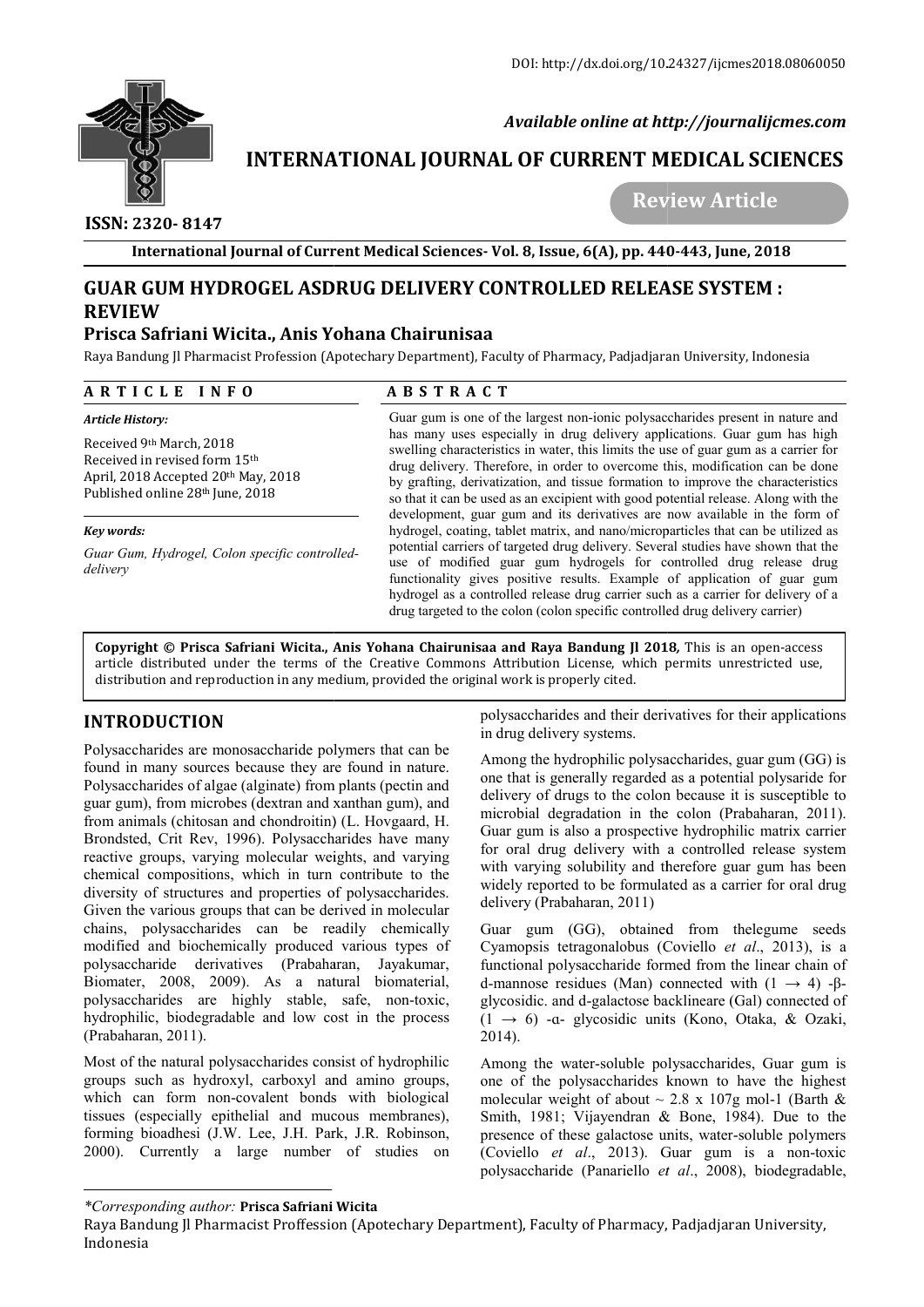biocompatible, has high viscosity, and high water solubility, Guar gum is now used in many industries (Kono *et al*., 2014): As a binder, stabilizer , and thickeners in the cosmetics and food industry (Wang, Ellis, & Ross-Murphy, 2000). In the pharmaceutical field, the functional nature of guar gum is essential for controlling the release of medications in the gastrointestinal tract, such as target drug carriers of the colon (Das, Wadhwa, & Srivastava, 2006).

Guar gum is also used as a binder and disintegration in solid dosage forms, and has also been used as a hydrophilic matrix, to design the release of oral dosage forms (V, D Prajapati *et al*, 2013). The nature of guar gum that forms gel and enzymatic degradation inthe colon has been reported as an important factor for its potency as a drug carrier (Sharma *et al*., 2013). In addition, the natural biocompatible nature makes guar gum a good protective medicine from peptides and proteins (Sharma *et al*., 2013).

#### *Guar Gum*



#### **(Prabaharan, 2011)**

In recent years, guar gum and its derivatives are considered potential materials for biomedical, pharmaceutical and environmental applications due to biodegradability, hydrophilicity and non-toxicology (Mishra, Yadav, Mishra, & Behari, 2011; Prabaharan , 2011; Subhraseema & Usharani, 2015; Yadav, Sand, Mishra, & Behari, 2010; Yadav, Srivastav, Verma, & Behari, 2013).

## *Hydrogel*

Hydrogel particles are one type of delivery system in the form of emulsions that functionally have a wide scope. The hydrogel particles contain biopolymer tissue with a three-dimensional structure capable of absorbing large amounts of water (Hoare *et al*, 2008). Hydrogel particles typically contain oil droplets that are absorbed in biopolymer tissue (McClements, 2010). Lipophilic substances are dissolved in the oil phase, and then the water-in-water emulsion is homogeneous, wherein this oil phase and water phase contain an appropriate emulsifier (Zhang *et al*., 2015).

Currently, there have been numerous discoveries on the design and fabrication of hydrogel particles reported in relation to the form and design of foodgrades of hydrogel particles that can encapsulate lipophilic agents suitable for use in the food industry, such as oil-soluble vitamins and nutraceuticals and specifically focusing on the application of hydrogel particles to a controlled release system or target release of the active substance in the gastrointestinal (Zhang *et al*., 2015).

#### *Composition*

Food grade hydrogel particles are typically manufactured from natural polymers known as Generally Recognized as Safe (GRAS) (like proteins and polysaccharides) because they are safe, commercially available, cheap and functional. The properties of biopolymers used to form hydrogel particles determine many functional such as stability, retention, and release properties.

It is therefore important to know about the molecular, physicochemical and physiological properties of the biopolymer molecules used to make hydrogel particles (Zhang *et al*., 2015) but not infrequently also these hydrogels are formed with synthetic polymers and / or combinations of biopolymers and synthetic polymers.

#### *Cross-linking*

The higher cross-linking density, have stronger hydrogel and the release of the components carried by the hydrogel are slower (Zhang *et al*., 2015). The nature of cross-links determines the response of hydrogel particles to changes in environmental conditions, such as pH, ionic strength, temperature, and enzyme activity, for specific applications (Zhang *et al*., 2015). The hydrogel cross rate can determine the mechanical strength as well as the encapsulation properties. The level of cross-linking can be controlled by increasing the concentration of biopolymers and crosslinking agents used to make hydrogel particles (Li Y*et al*, 2011).

## *Specific Interaction*

In hydrogel particles there is a bioactive that is absorbed due to certain interactions with the biopolymer in the gel network, and when the bond is interrupted the bioactive will be released. For example, an electrically charged bioactive is present in a hydrogel particle due to electrostatic appeal with a biopolymer molecule. However, if the pH or ionic strength is changed, the electrostatic attraction weakens, then the bioactive will be released. Some of the molecular interactions used are van der Waals forces, hydrogen bonding, hydrophobic interactions, and covalent bonds (Berger *et al*., 2004; Tamai *et al*., 1994).

## *Release Mechanism*

In general, the bioactive release profile of hydrogel particles is determined by two main factors: (i) the physicochemical properties of hydrogel tissue; (ii) bioactive locations and interactions with hydrogel networks (Lin cc, 2006). The incorporation of bioactivity may be carried out before, during, or after the formation of hydrogel particles. Many of the physicochemical characteristics of hydrogel particles are involved in determining the overall release profile, including dimensions, morphology, pore size, cross-link type and numbering, as well as specific interactions. However, the overall release mechanism can easily be categorized into three main groups: controlled release-release; controlled swelling; and, controlled degradation (Zhang *et al*., 2015).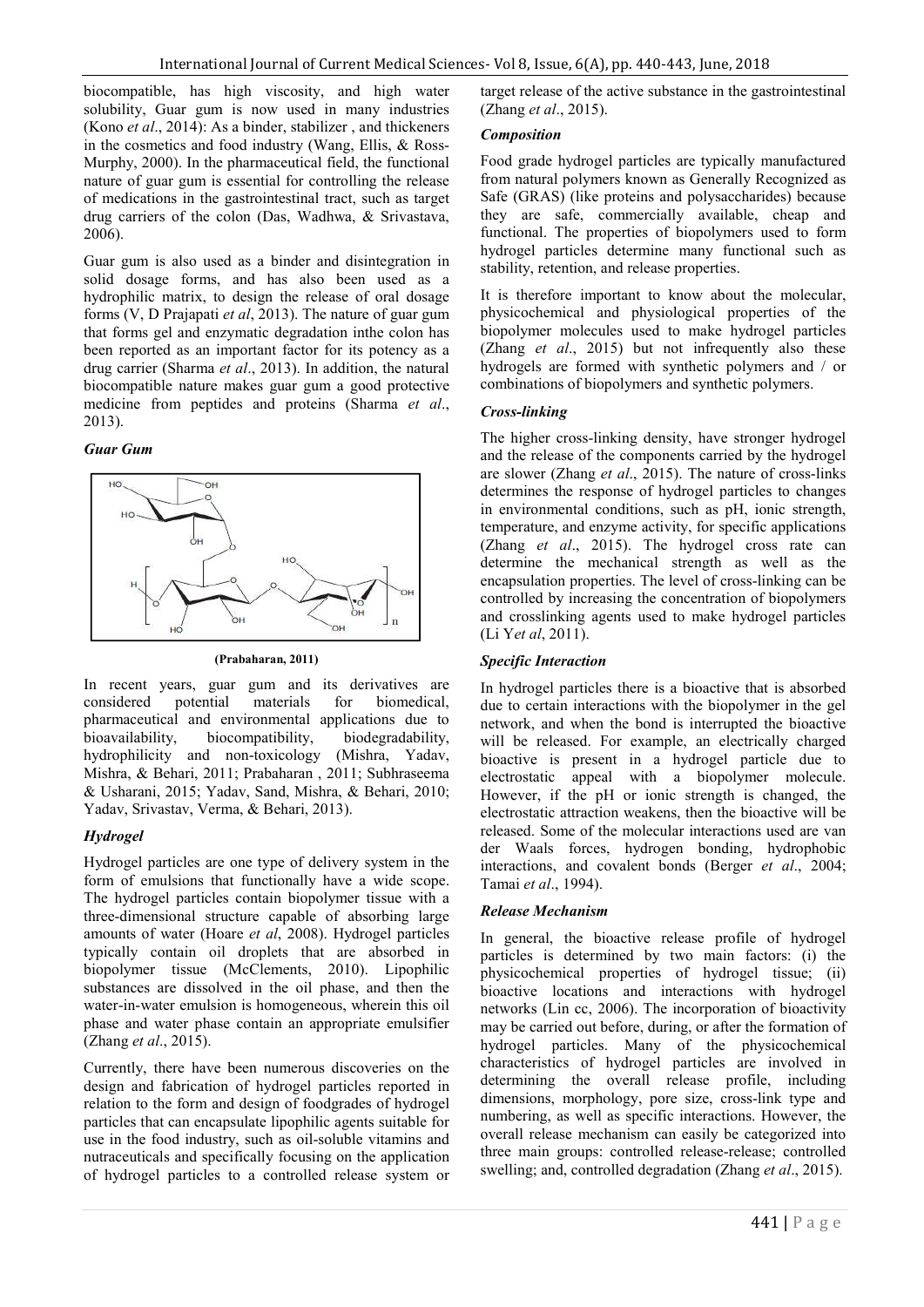#### *Guar Gum for Controlled Release Targeted Systems Drug Delivery Targeted-to the Colon*

Currently, the delivery of specific drugs to the large intestine has attracted attention and is still under development. Much research has been done in particular to develop a specific excipient in the delivery of drugs capable of releasing drugs especially in the colon. The reasons that trigger it are the number of diseases associated with the colon, reducing the side effects of the drug and maintaining the stability of the drug to arrive at the target of therapy especially for drugs that cannot stand in the acidic atmosphere. Guar gum is potentially used as a biodegradable material for the preparation of specific delivery systems to the gut by compressing guar gum into tablets as a matrix or chemical modification (Prabaharan, 2011).

It has been studied previously in several active substances, one of them is dexamethasone and giving the result of a tablet matrix with guar gum base with dexamethasone active substance has shown good results. The same result for other anti-inflammatory agents. Studies show drug release in simulated fluid of the stomach and low intestine whereas in colonic fluid simulations there is a significant increase. This study showed that galactomannanase  $(\sim$ 0.1%) accelerated the dissolution of dexamethasone and budesonide from the matrix of guar gum tablets in the guar gum environment. The extent of drug dissolution depends on the concentration of galactomannanase. Delivery of dexamethasone to the colon (guinea) using guar gum is tested on healthy volunteers (Prabaharan, 2011). One formulation is designed for rapid discharge while the other three are designed for delayed release. Serum concentration and scintigraphs profiles show that tablet immediate release is destroyed in the digestive tract. One form of sustained relese preparation begins to disintegrate in the small intestine (intestinal). While the other two tablets, each showing a disintegration of 5.8  $\pm$ 2.3 and  $3.6 \pm 1.6$  h, the three formulations were completely destroyed in the intestine, releasing 72-82% of the drug, thus indicating a suitability to deliver medicine to the colon.

Rama Prasad *et al*. were studying about indomethacin tablet matrix with guar gum. This tablet was found to maintain its integrity in 0.1 M HCl for 2 h and in Sorensen phosphate buffer (pH 7.4) for 3 h, and total active ingredient released only about 21% of the drug during 5 hours in the gastrointestinal tract.

The application of this matrix to controlled drug release has been investigated by United State Pharmacopeia (USP) by drug dissolution methods, under different pH environments. It has been found that with a higher percentage of grafting the drug release rate is lower. There was further observed the rate of drug release by using guaranumed guar gum matrix and found in the low acid release enzyme environment and higher in neutral and alkaline environments, thereby further optimizing the grafting of the guar gum matrix as potential material for gastrointestinal targeted release.Pharmacokinetic evaluation of mebendazole with guar gum matrix tablet formulation against drug release was performed on human volunteers (Krisnajah *et al*, 2003). Six healthy volunteers

participate in crossover studies and designs. Mebendazole is administered at a dose of 50mg in both the immediate release tablet and the tablet targeted to the colon. The results showed that guar gum-based tablets for colontargets did not release medications in the stomach and small intestine, but drug release occurred in the large intestine resulting in slower drug absorption and making drugs available to locally in the colon (Prabaharan, 2011). Guar gum matrix can also be used directly as a carrier in the form of a hydrogel. As research conducted by (Seeli & Prabaharan, 2017). The research was conducted by designing guar gum hydrogel which was synthesized with oleic acid and grafting using cross-link method with PMAC (poly-methacrylic acid) (GGO-g-PMAc) using EGDMA (ethylene glycol dimethacrylate) as cross-link agent. This design is made for controlled release purposes specified to the intestine with pH-dependent properties in which the drug is expected to not release on the stomach and small intestine but on the colon.

The active ingredient used in this study was ibuprofen, the GGO-g-PMAc hydrogel structure characterized by the analysis of -IR, 1H NMR and X-ray diffraction (XRD) (Seeli & Prabaharan, 2017). The rate of swelling hydrogel GGO-g-PMAc pH 7.4 was higher than pH 1.2. A drug release study conducted on a buffer solution of pH 7.4 and 1.2 at 37 ° C indicates that the level and amount of drug released from GGO-g-PMAc hydrogel at pH 7.4 is higher than pH 1.2 . The MTT test showed that there was no cytotoxicity caused by GGO-g-PMAc hydrogel in the 0- 100 g/ml concentration range against mouse mesenchymal line cell (C3H10T1/2). The results show that GGO-g-PMAc hydrogel can be a prospective pH-sensitive carrier for drug delivery targeted to the colon (Seeli & Prabaharan, 2017).

## **CONCLUSION**

Guar gum and its derivatives are stable, safe and easy to unravel. With these favorable properties, it is widely considered potential as a carrier for controlled delivery systems especially for delivery of specific targeted drugs. Based on several studies guar gum (GG) proved able to be a carrier for specific delivery of large intestine (colon), but also as a drug carrier in the form of matrix and coating tablets. In order to obtain a guar gum hydrogel with a good controlled release, a modified synthesis should be performed such as grafting and cross-linking the hydrogel polymer. The guar gum cross-linked modification is useful for controlled release systems especially on some drugs. To achieve the pH and the responsive temperature of the guar gum hydrogel is grafted (graft) with a pH-responsive polymer such as poly (acrylamide) and poly (acrylic acid) and the temperature-responsive polymer, poly (Nisopropylacrylamide).

## **Reference**

- Barth, H. G., & Smith, D. A. High-performance sizeexclusion chromatographyof guar gum. *Journal of Chromatography. 1*981.206, 410–415.
- Berger J, Reist M, Mayer JM, Felt O, Peppas NA, Gurny R. Structure and interactions in covalently and ionically crosslinked chitosan hydrogels for